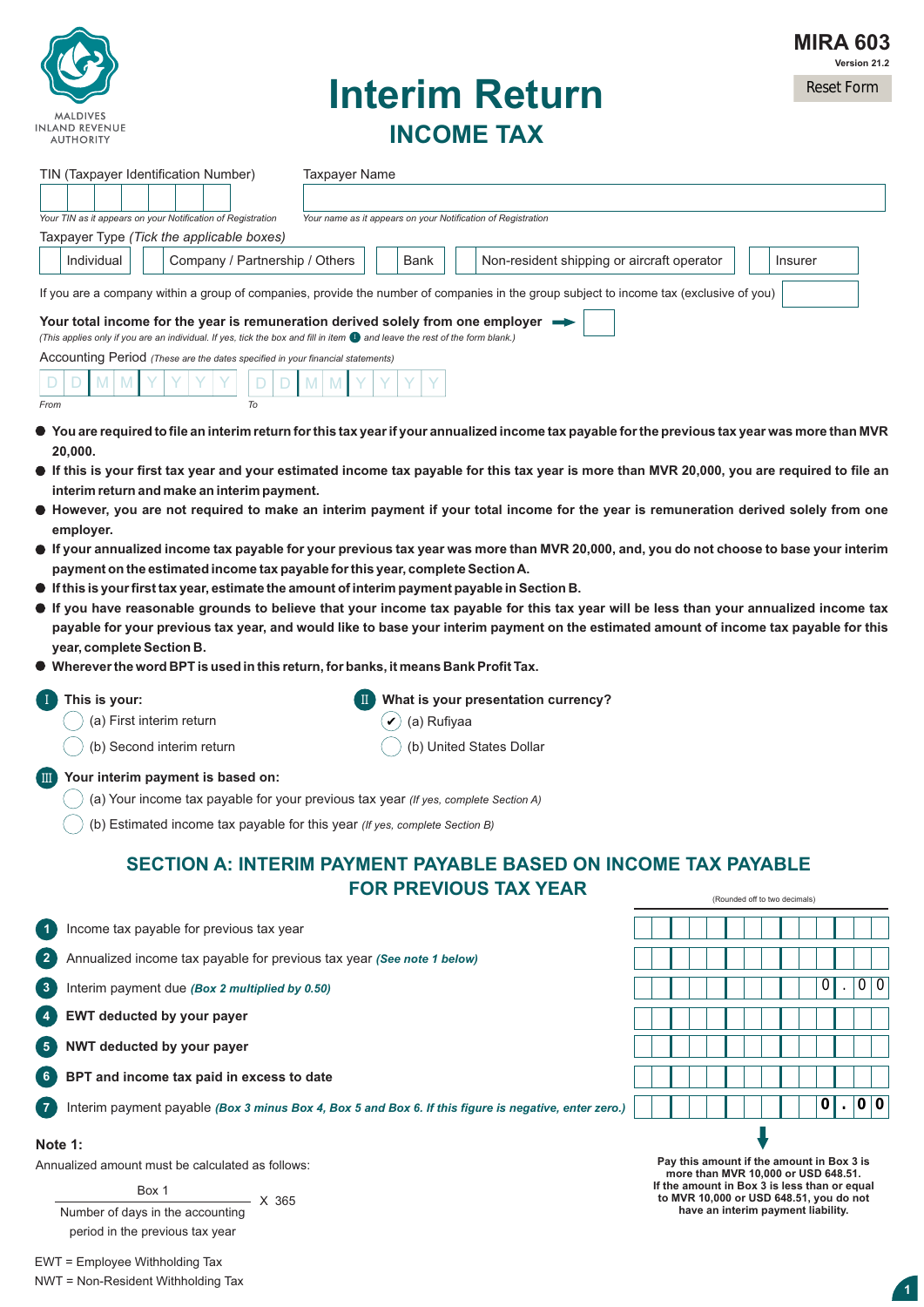# **SECTION B: ESTIMATION OF INCOME TAX PAYABLE FOR CURRENT TAX YEAR**

### **Complete Part 1 and 2 before filling in Box 8 to Box 19.**

If this is not your first tax year, indicate whether you have reasonable grounds to believe that your income tax payable for this tax year will be less than your annualized income tax payable for previous tax year  $\rightarrow$ 

|                   | <b>COMPUTATION OF INTERIM PAYMENT PAYABLE</b>                                                                                                                                |
|-------------------|------------------------------------------------------------------------------------------------------------------------------------------------------------------------------|
| 8                 | Total tax liability (Transferred from Box 73 or 78 or 90)                                                                                                                    |
| 9                 | Foreign tax credit (Enter zero if you are a non-resident)                                                                                                                    |
| (10)              | EWT to be deducted by your payer                                                                                                                                             |
| (11)              | NWT to be deducted by your payer                                                                                                                                             |
| 12                | Tax payable (exclusive of tax payable on income specified in Section 11(r) of the<br>Income Tax Act (Box 8 minus Boxes 9, 10 and 11. If this figure is negative, enter zero) |
| (13)              | Tax payable for income specified in Section $11(r)$ of the Income Tax Act<br>(Transferred from Box 92)                                                                       |
| $\left(14\right)$ | Total tax payable for the year (Sum of Boxes 12 and 13)                                                                                                                      |
| (15)              | Interim payment due (Box 14 multiplied by 0.50)                                                                                                                              |
| (16)              | EWT deducted by your payer                                                                                                                                                   |
| (17)              | NWT deducted by your payer                                                                                                                                                   |
| (18)              | BPT and income tax paid in excess to date (Enter zero if this is your first tax year)                                                                                        |
| (19)              | Interim payment payable (Box 15 minus Box 16, 17 and 18)                                                                                                                     |



**2 do not have an interim payment liability. Pay this amount if the amount in Box 15 is more than MVR 10,000 or USD 648.51. If the amount in Box 15 is less than or equal to MVR 10,000 or USD 648.51, you** 

### **PART 1**

If you are a non-resident shipping or aircraft operator, do not include in this part the income or expenses related to income specified in Section 11(r) of the Income Tax Act.

### **Taxable income from business** *Projections for this tax year* **<b>Projections for this tax year**

**(before zakat al-mal, donations and business loss relief)**

- **20** Business income
- **21** Rental income from immovable property
- **22** Total business income *(Sum of Boxes 20 and 21)*

### **Allowable deductions**

- **23** Allowable deductions *(Inclusive of your MRPS contributions as an employer)*
- *Section 28 of the Income Tax Act, tick the box below and enter an amount equal to 20% of the amount*  **24** Deduction from rental income from immovable property *(If you wish to claim deductions under in Box 21. Otherwise, enter the amount of actual expenses incurred in relation to rental of immovable property.)*
- **25** Total allowable deductions *(Sum of Boxes 23 and 24)*
- **26** Taxable income from business before zakat al-mal, donations and business loss relief *(Box 22 minus Box 25. If this figure is negative, enter in Box 27.)*
- **27** Loss from business

### **Taxable income from remuneration (before zakat al-mal, donations and business loss relief)**

- **28** Remuneration
- **29** Pension contributions made as an employee to MRPS
- **30** Special clothing required for work *(See Section 32(b)(3) of the Income Tax Act)*
- **31** Cost of trainings, costs directly related to employment and costs contributing to employment promotions *(See Section 32(b)(5) of the Income Tax Act)*
- **32** Necessary expenses for the performance of employment duties *(See Section 32(b)(6) of the Income Tax Act)*
- **33** Taxable remuneration *(Box 28 minus Boxes 29, 30, 31, 32. If this figure is negative, enter zero.)*



|  |  |  |  |  | U | $\bullet$ |  |
|--|--|--|--|--|---|-----------|--|

| 0  0  0  0 |  |  |           |  |  |  |
|------------|--|--|-----------|--|--|--|
|            |  |  | 0  .  0 0 |  |  |  |
|            |  |  |           |  |  |  |
|            |  |  |           |  |  |  |

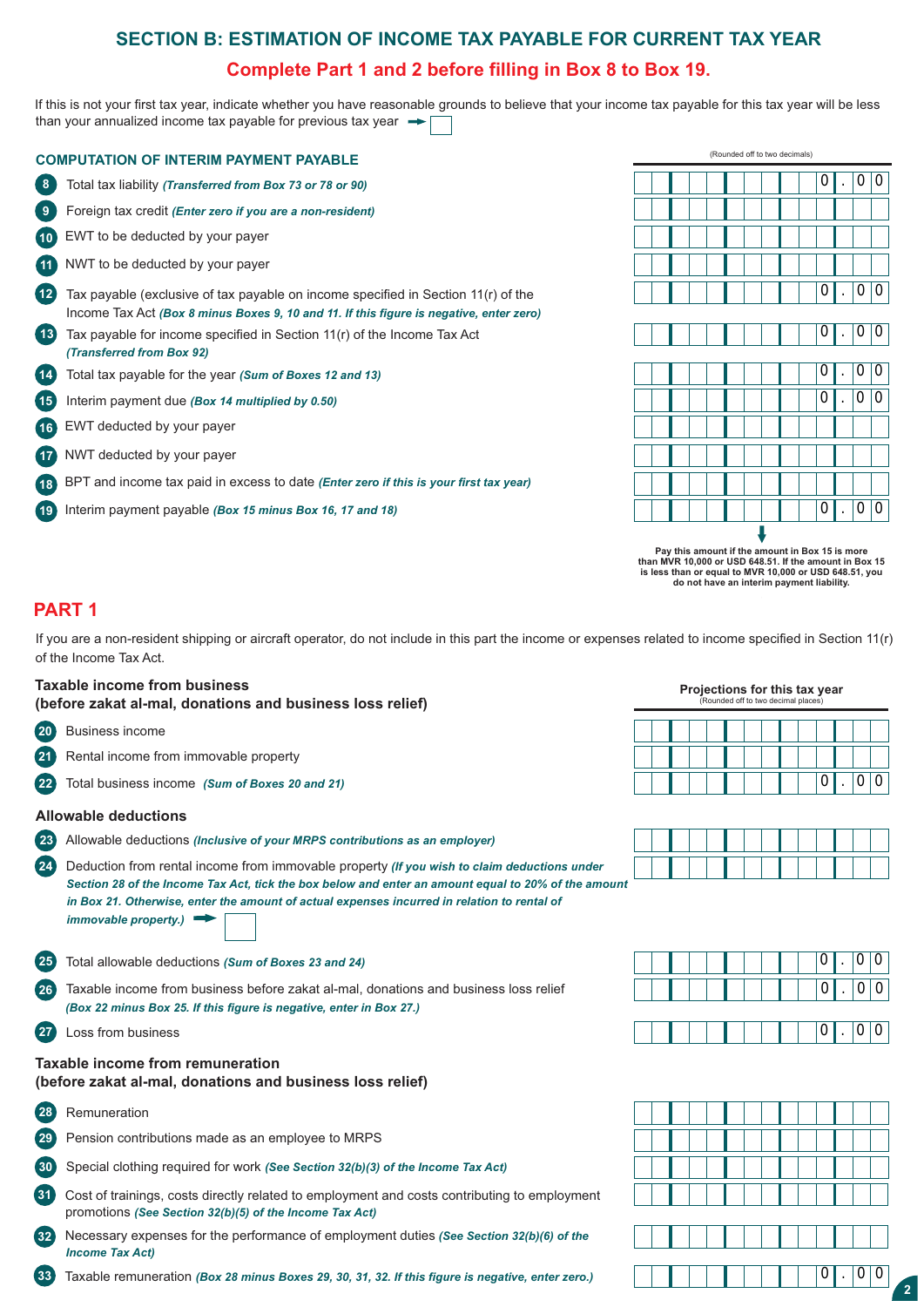### **Taxable income from gifts and other income (before zakat al-mal, donations and business loss relief)**

**34** Gross amount of gifts

**35** Other income (other than business income, remuneration and capital gains)

**362** Total taxable income from gifts and other income before zakat al-mal, donations and business loss relief *(Sum of Boxes 34 and 35)* 

### **Taxable capital gains**

### **(before zakat al-mal, donations and business loss relief)**

- **37** Capital gains derived
- **38** Capital losses incurred
- **392** Capital loss deductible *(Lower of Boxes 37 and 38)*
- **402** Capital gains before capital loss relief, zakat al-mal and donations *(Box 37 minus Box 39)*
- **41** Capital loss brought forward from previous year
- **422** Capital loss relief *(Lower of Boxes 40 and 41)*
- **432** Capital gains for the year before zakat al-mal and donations *(Box 40 minus Box 42)*

**442** Capital loss for the year available to be carried forward *(If Box 38 is greater than Box 39, subtract Box 38 from Box 39. Otherwise, enter zero.)*

**452 Total taxable income before zakat al-mal and donations and business loss relief** *(Sum of Boxes 26, 33, 36 and 43)* 

|  |  |  |  |  | $\overline{0}$ | $\cdot$ | 0 0 |  |
|--|--|--|--|--|----------------|---------|-----|--|

|  |  |  |  |  | 0              |         |                |                |
|--|--|--|--|--|----------------|---------|----------------|----------------|
|  |  |  |  |  |                |         |                |                |
|  |  |  |  |  | $\overline{0}$ | $\cdot$ | $\overline{0}$ | 0 <sup>1</sup> |
|  |  |  |  |  | 0              |         |                |                |
|  |  |  |  |  |                |         |                |                |



### **NOTE 1: ALLOCATION OF ZAKAT AL-MAL**

- Allocate the amount in Box 46 to Boxes 51 to 53.
- The amounts allocated to Boxes 51 to 53 must not exceed the amounts in Boxes 48, 49 and 50, respectively.
- You must fully exhaust the amount in Box 48 before you allocate an amount to Box 52, and you must fully exhaust the amounts in Box 48 and Box 49, respectively, before you allocate an amount to Box 53.

### **NOTE 2: ALLOCATION OF DONATIONS TO APPROVED CHARITABLE ORGANIZATIONS**

- Allocate the amount in Box 59 to Boxes 60 to 62.
- The amounts allocated to Boxes 60 to 62 must not exceed the amounts in Boxes 54, 55 and 56, respectively.
- You must fully exhaust the amount in Box 54 before you allocate an amount to Box 61, and you must fully exhaust the amounts in Box 54 and Box 55, respectively, before you allocate an amount to Box 62.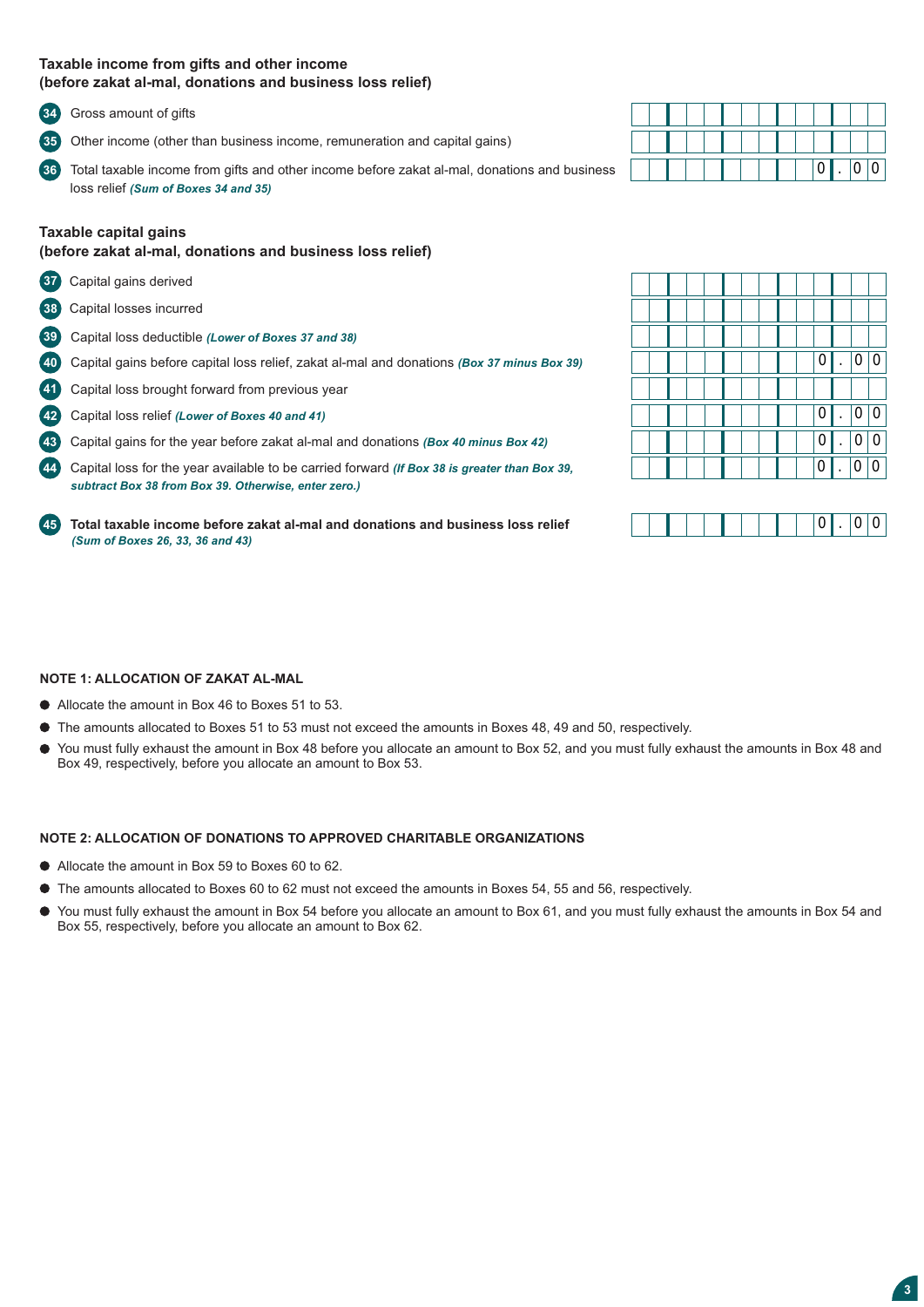## **DEDUCTION OF ZAKAT AL-MAL, DONATIONS AND BUSINESS LOSS RELIEF**

Total *Zakat al-mal* paid **46**

Donations made to State institutions and approved charitable organizations

| 46<br>$\sim$ |  |  |  |  |  |  |  |
|--------------|--|--|--|--|--|--|--|
| 47           |  |  |  |  |  |  |  |

*Fill in the following to arrive at your taxable income after zakat al-mal and donations and business loss relief.*

| <b>Details</b>                                            | Income from remuneration & gifts<br>& other income                                    | Income from capital gains                                                             | Income from business                                                                  | <b>TOTAL</b>               |
|-----------------------------------------------------------|---------------------------------------------------------------------------------------|---------------------------------------------------------------------------------------|---------------------------------------------------------------------------------------|----------------------------|
| Taxable income before zakat<br>al-mal, donations and loss | $\overline{0}$<br>.  0 0<br>48                                                        | 0 0<br>49                                                                             | 0 0<br>50 <sup>1</sup>                                                                | <b>NOT APPLICABLE</b>      |
| relief                                                    | (Sum of Boxes 33 and 36)                                                              | (Transferred from Box 43)                                                             | (Transferred from Box 26)                                                             |                            |
| Allocation of Zakat al-mal paid<br>(See Note 1 on Page 3) | 0<br>52<br>51                                                                         | 0 0                                                                                   | 0<br>$^{\dagger}0$<br>53                                                              | <b>NOT APPLICABLE</b>      |
|                                                           | (Allocate as per Note 1. This figure should<br>not be greater than Box 46 and Box 48) | (Allocate as per Note 1. This figure should<br>not be greater than Box 46 and Box 49) | (Allocate as per Note 1. This figure should<br>not be greater than Box 46 and Box 50) |                            |
| Taxable income before donations 54                        | 0 0 <br>55                                                                            | $ 0 0 _{56} $                                                                         | O<br>$\mathbf 0$                                                                      | 0 0<br>0<br>57             |
|                                                           | (Box 48 minus Box 51)                                                                 | (Box 49 minus Box 52)                                                                 | (Box 50 minus Box 53)                                                                 | (Sum of Boxes 54 to 56)    |
| 5% of taxable income before                               |                                                                                       |                                                                                       |                                                                                       | 0 0<br>10                  |
| donations                                                 |                                                                                       |                                                                                       |                                                                                       | (Multiply Box 57 by 0.05)  |
| Donations deductible                                      |                                                                                       |                                                                                       |                                                                                       |                            |
|                                                           |                                                                                       |                                                                                       |                                                                                       | (Lower of Boxes 47 and 58) |
| Allocation of deductible                                  | $ 0\rangle$<br>61<br>60                                                               | $\overline{0}$<br>$ 0 _{62} $                                                         | 0                                                                                     | <b>NOT APPLICABLE</b>      |
| donations (See Note 2 on Page 3)                          | (Allocate as per Note 2. This figure should<br>not be greater than Box 59 and Box 54) | (Allocate as per Note 2. This figure should<br>not be greater than Box 59 and Box 55) | (Allocate as per Note 2. This figure should<br>not be greater than Box 59 and Box 56) |                            |
| Taxable income before loss                                | $\Omega$<br>$\Omega$<br>$ 0 _{64} $<br>63                                             | $0 0 _{65}$                                                                           | 0 0                                                                                   | 0 0<br> 0 <br>66           |
| relief                                                    | (Box 54 minus Box 60)                                                                 | (Box 55 minus Box 61)                                                                 | (Box 56 minus Box 62)                                                                 | (Sum of Boxes 63 to 65)    |
| Business loss brought forward                             | <b>NOT APPLICABLE</b>                                                                 | <b>NOT APPLICABLE</b>                                                                 | 67                                                                                    | <b>NOT APPLICABLE</b>      |
| <b>Business loss relief</b>                               | <b>NOT APPLICABLE</b>                                                                 | <b>NOT APPLICABLE</b>                                                                 | 68                                                                                    | <b>NOT APPLICABLE</b>      |
|                                                           |                                                                                       |                                                                                       | (Lower of Boxes 65 and 67)                                                            |                            |
| Taxable income for the year                               | 70<br>69                                                                              |                                                                                       | 0 0<br>71                                                                             | 0 0<br>72                  |
|                                                           | (Transferred from Box 63)                                                             | (Transferred from Box 64)                                                             | (Box 65 minus Box 68)                                                                 | (Sum of Boxes 69 to 71)    |
|                                                           |                                                                                       |                                                                                       |                                                                                       |                            |

**Transfer to <b>73** or **74** or **79**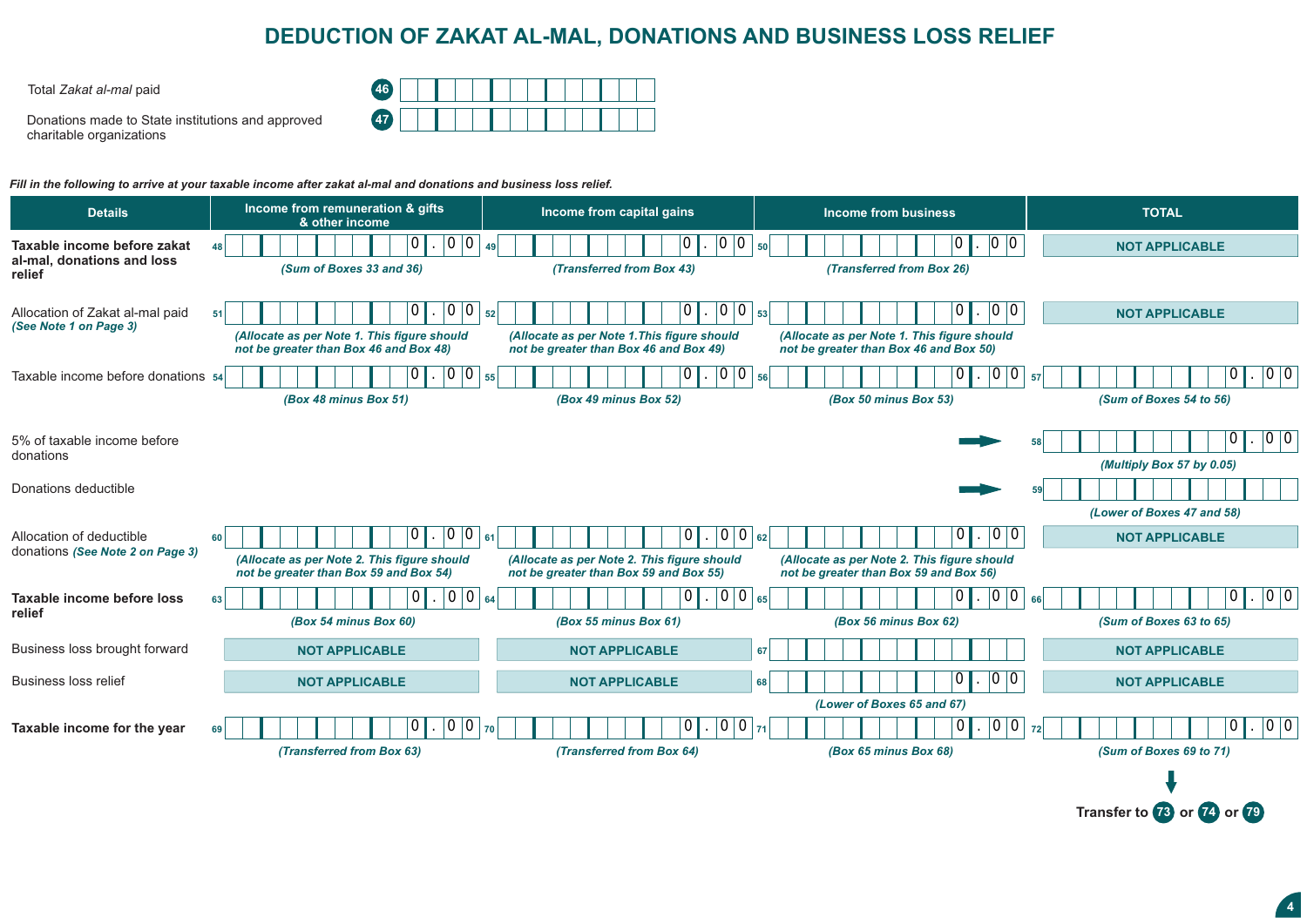### **SECTION C**

### **COMPUTATION OF TAX LIABILITY**



**73** Tax liability for the year *(Multiply Box 72 by 0.25. Transfer this figure to Box 8.)*

**2. Tax liability computation for persons other than individuals** 

**74** Taxable income for the year *(Transferred from Box 72)*

**75** Size of the tax bracket available at 0% *(See Note 3 below)*

**76** Amount subject to tax at 0% *(Lower of Boxes 74 and 75)* 

**77** Amount subject to tax at 15% *(Box 74 minus Box 75. If the figure is negative, enter zero.)*

**78 Tax liability for the year** *(Multiply Box 77 by 0.15. Go to Box 91 on Page 6 if you are a non-resident deriving income under Section 11(r) of the Act.)*

#### **NOTE 3:**

Tax-free bracket must be calculated as follows:

Number of days in the accounting period 365 X MVR 500,000 or USD 32,425.42  $\Delta+1$ 

If you are a company in a group of companies, A is the number of companies in the group (excluding you) which are subject to income tax. If not, A is 0 (zero).

#### **3. Tax liability computation for Individuals**

**792** Taxable income for the year *(Transferred from Box 72)*

#### **NOTE 4:**

- If the accounting period starts on the first day of a month, use this formula to calculate the size of the tax bracket  $\frac{n}{12}$
- If the accounting period starts on a date other than the first day of a month, use the formula below to calculate the size of the tax bracket

$$
\rightarrow \frac{p}{q} \times r + \frac{n-1}{12} \times m
$$

#### *Where,*

- **p = Number of days from the start of that accounting period till the end of that month (in which the accounting period starts)**
- **q = Total number of days in the month in which the accounting period starts**

**B2 C2**

**D2**

**A2**

- **r = Full amount of the respective monthly tax bracket**
- **n = Number of months in the accounting period**

**m = Full amount of the respective annual tax by** 

|  |  |  | Size of tax bracket available at 0% |  |  |
|--|--|--|-------------------------------------|--|--|
|--|--|--|-------------------------------------|--|--|

Size of tax bracket available at **5.5%**

Size of tax bracket available at **8%**

Size of tax bracket available at **12%**

| pracket |  |  |  |  |  |   |           |   |   |  |
|---------|--|--|--|--|--|---|-----------|---|---|--|
|         |  |  |  |  |  | 0 | $\bullet$ |   | 0 |  |
|         |  |  |  |  |  | 0 | ٠         | 0 | 0 |  |
|         |  |  |  |  |  | 0 | ٠         |   | 0 |  |
|         |  |  |  |  |  | 0 | ٠         |   |   |  |

*Divide the taxable income in Box 79 using the formulae in Note 4, filling each tax bracket starting from the bracket taxed at 0%, in that order. Amounts entered in each tax bracket must not exceed the size of the bracket available.*

|     |                                                                 | Taxable Income<br>(Rounded off to two decimals)                                                     |      | <b>Tax Liability</b><br>(Rounded off to two decimals) |
|-----|-----------------------------------------------------------------|-----------------------------------------------------------------------------------------------------|------|-------------------------------------------------------|
| 80  | Amount subject to tax at 0%                                     | $\overline{0}$<br>$\overline{0}$<br>0                                                               | (31) | 0                                                     |
| 82  | Amount subject to tax at 5.5%                                   | $^{\prime}$ 0 $^{\prime}$<br> 0 <br>$\mathbf 0$                                                     | 83   | 0 <br>$\overline{0}$<br>0 <sup>1</sup>                |
| 84  | Amount subject to tax at 8%                                     | $\mathbf{0}$<br>$\overline{0}$<br>$\mathbf 0$                                                       | 85   | 0 0 <br>$\overline{0}$                                |
| 86  | Amount subject to tax at 12%                                    | $\mathbf{0}$<br>$\overline{0}$<br>$\mathbf 0$                                                       | 87   | 0 0 <br>01                                            |
| 88  | Amount subject to tax at 15%                                    | $\vert 0 \vert$<br>$\overline{0}$<br>l 0                                                            | 89   | 0 0 <br>01                                            |
| 90) | a non-resident deriving income under Section 11(r) of the Act.) | Total tax liability for the year (Sum of Boxes 83, 85, 87 and 89. Go to Box 91 on Page 6 if you are |      | 0 0                                                   |
|     |                                                                 |                                                                                                     |      |                                                       |









**5**